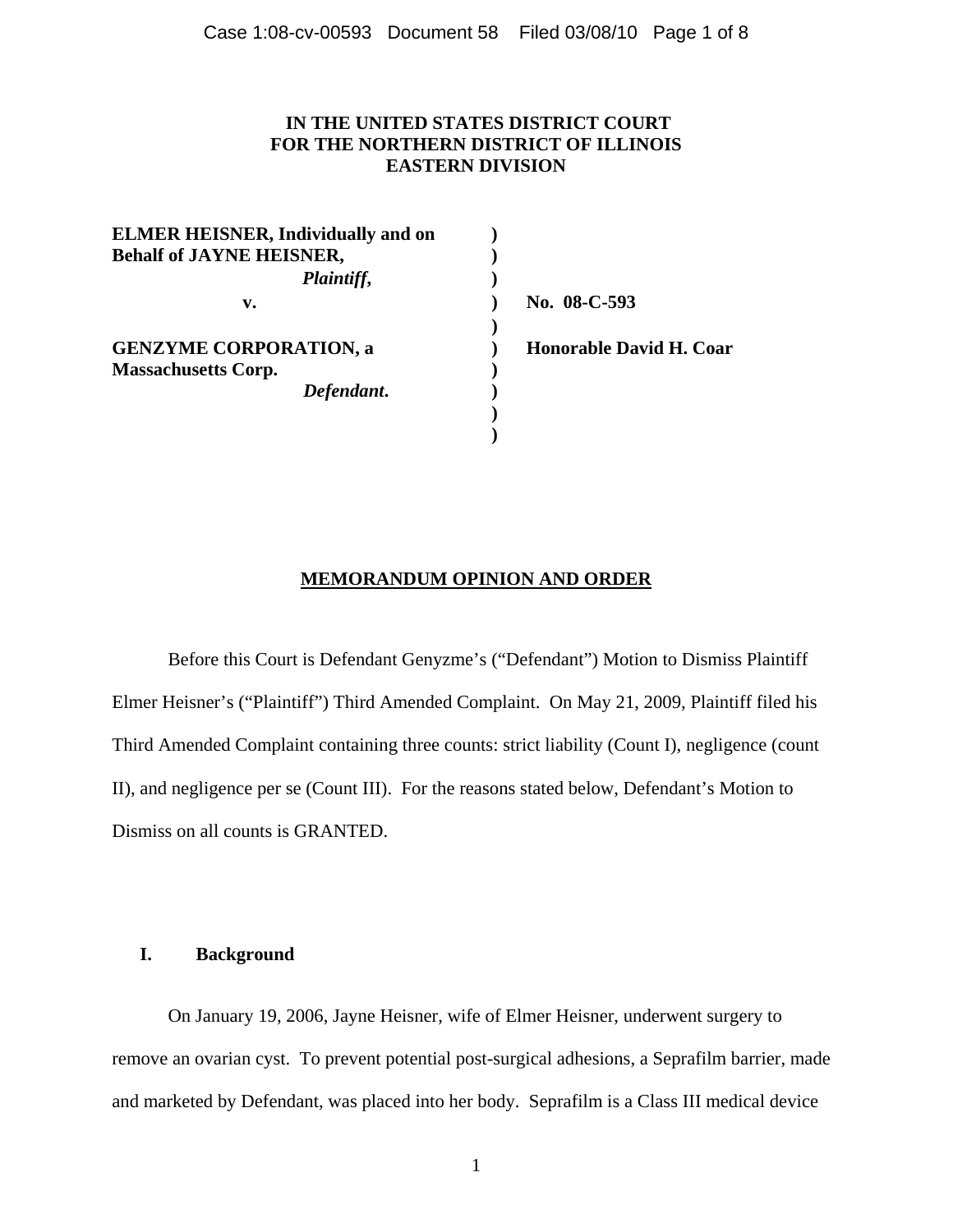### Case 1:08-cv-00593 Document 58 Filed 03/08/10 Page 2 of 8

approved by the United States Food and Drug Administration ("FDA") pursuant to its premarket approval (PMA) process. Seprafilm is composed of chemically modified hyaluronic acid and carboxymethylcellulose. Individuals who have an allergy to the source animal or microorganism that synthesized the hyaluronic acid may have an increased risk of side effects and the potential to develop an allergic response. Jayne Heisner developed an intense fibrous reaction of the small intestines with collections of foreign body cells. She died on February 22, 2006.

On January 28, 2009, Plaintiff filed a seven-count complaint against Defendant seeking damages in connection with the death of his wife. After Defendant filed a motion to dismiss the original complaint, Plaintiff filed a five-count amended complaint. Defendant argued that Plaintiff's claims were preempted by the Medical Device Amendments ("MDA") to the federal Food, Drug, and Cosmetics Act ("FDCA"). 21 U.S.C. § 360c *et seq.* On July 25, 2008, this Court granted Defendant's motion to dismiss. *See Heisner v. Genzyme,* No. 08-CV-593, Mem. Op. and Order (July 25, 2008). The Court concluded that Plaintiff's allegations could not form the basis of his claims because their lack of specificity prevented the Court from determining whether his claims were preempted under 21 U.S.C. § 360k(a). In the interests of justice, Plaintiff was granted leave to replead.

Plaintiff filed his Second Amended Complaint on September 3, 2008. In his amended pleadings, Plaintiff supplemented his tort claims with allegations that Defendant failed in its annual reporting requirements in the years following Jayne Heisner's death. Defendant moved to dismiss on September 17, 2008. Upon review, the Court found that Plaintiff failed to state a claim for strict liability, negligence, or negligence per se because the alleged omissions, occurring after Mrs. Heisner's death, could not have proximately caused her injury. Plaintiff's breach of warranty claim was preempted by the MDA, and his remaining allegations consisted of

2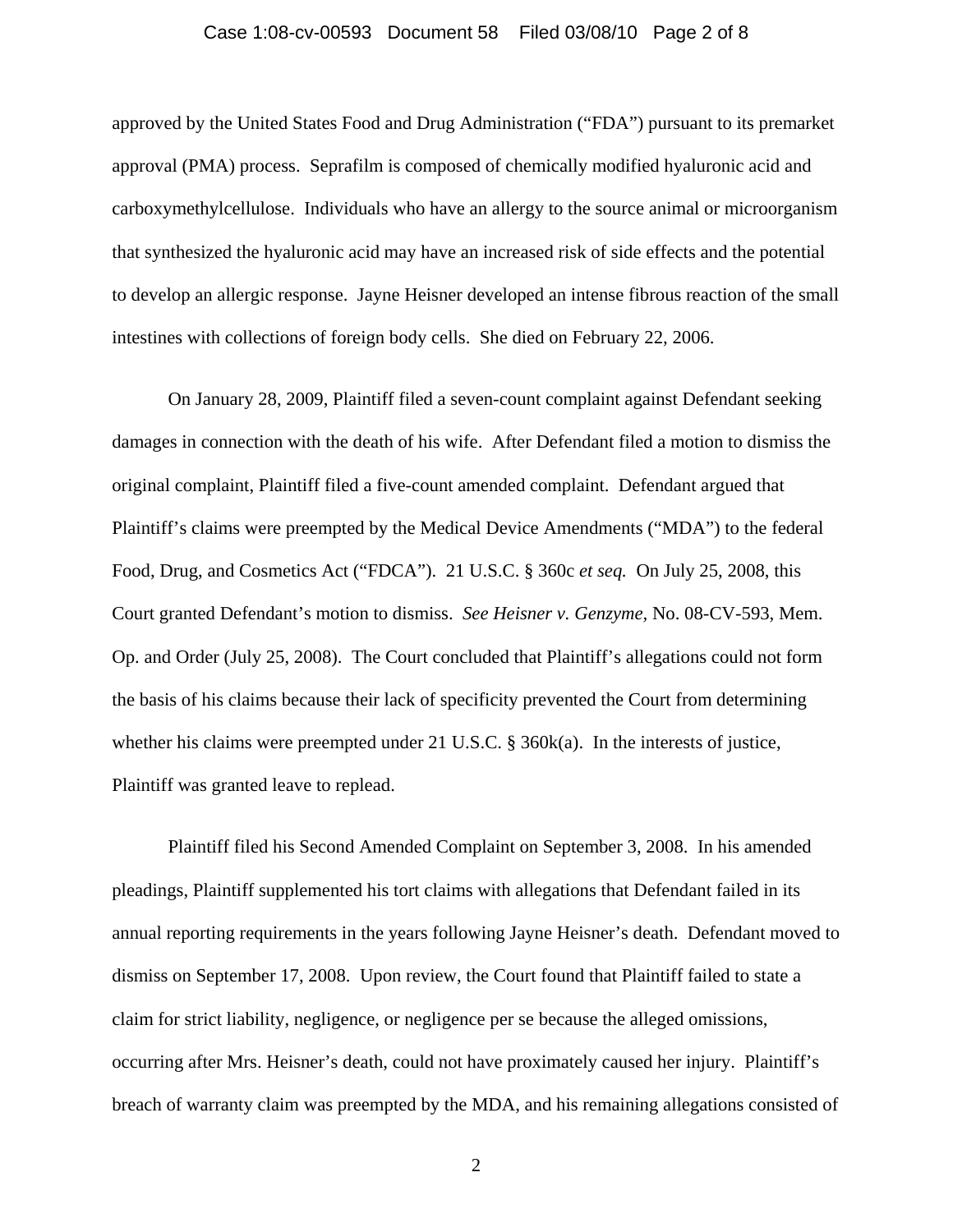### Case 1:08-cv-00593 Document 58 Filed 03/08/10 Page 3 of 8

the same vague statements contained in his earlier complaints. As a result, on April 30, 2009, this Court again granted Defendant's motion to dismiss, permitting Plaintiff to replead only Counts I, II, and III. *See Heisner v. Genzyme,* No. 08-CV-593, Mem. Op. and Order (Apr. 30, 2009). Plaintiff filed his Third Amended Complaint, the subject of the instant motion to dismiss, on May 21, 2009.

### **II. Standard of Review**

The purpose of a motion to dismiss under Federal Rule of Civil Procedure 12(b)(6) is to test the sufficiency of a complaint. *Weiler v. Household Finance Corp.*, 101 F.3d 519, 524 n. 1 (7th Cir.1996). To survive the motion, a complaint need only describe the claim in sufficient detail to give the defendant fair notice of the claim and its basis. Fed. R. Civ. P. 8(a)(2); *Bell Atlantic Corp. v. Twombly*, 550 U.S. 544, 555, (2007). A plaintiff's factual allegations must suggest a plausible, rather than merely speculative, entitlement to relief. *Tamayo v. Blagojevich*, 526 F.3d 1074, 1083 (7th Cir. 2008); *Ashcroft v. Iqbal*, 129 S. Ct. 1937, 1949 (2009); *Twombly*, 550 U.S. at 555. That is, the complaint must present "enough facts to raise a reasonable expectation that discovery will reveal evidence" supporting the plaintiff's allegations. *Twombly*, 550 U.S. at 556. In ruling on a motion to dismiss, the court must construe the complaint in the light most favorable to the plaintiff, accepting as true the well-pleaded allegations, and drawing all reasonable inferences in plaintiff's favor. *Tamayo*, 526 F.3d at 1081. "In ruling on a 12(b)(6) motion, a district court may take judicial notice of matters of public record." *Anderson v. Simon,*  217 F.3d 472, 474-75 (7th Cir. 2000).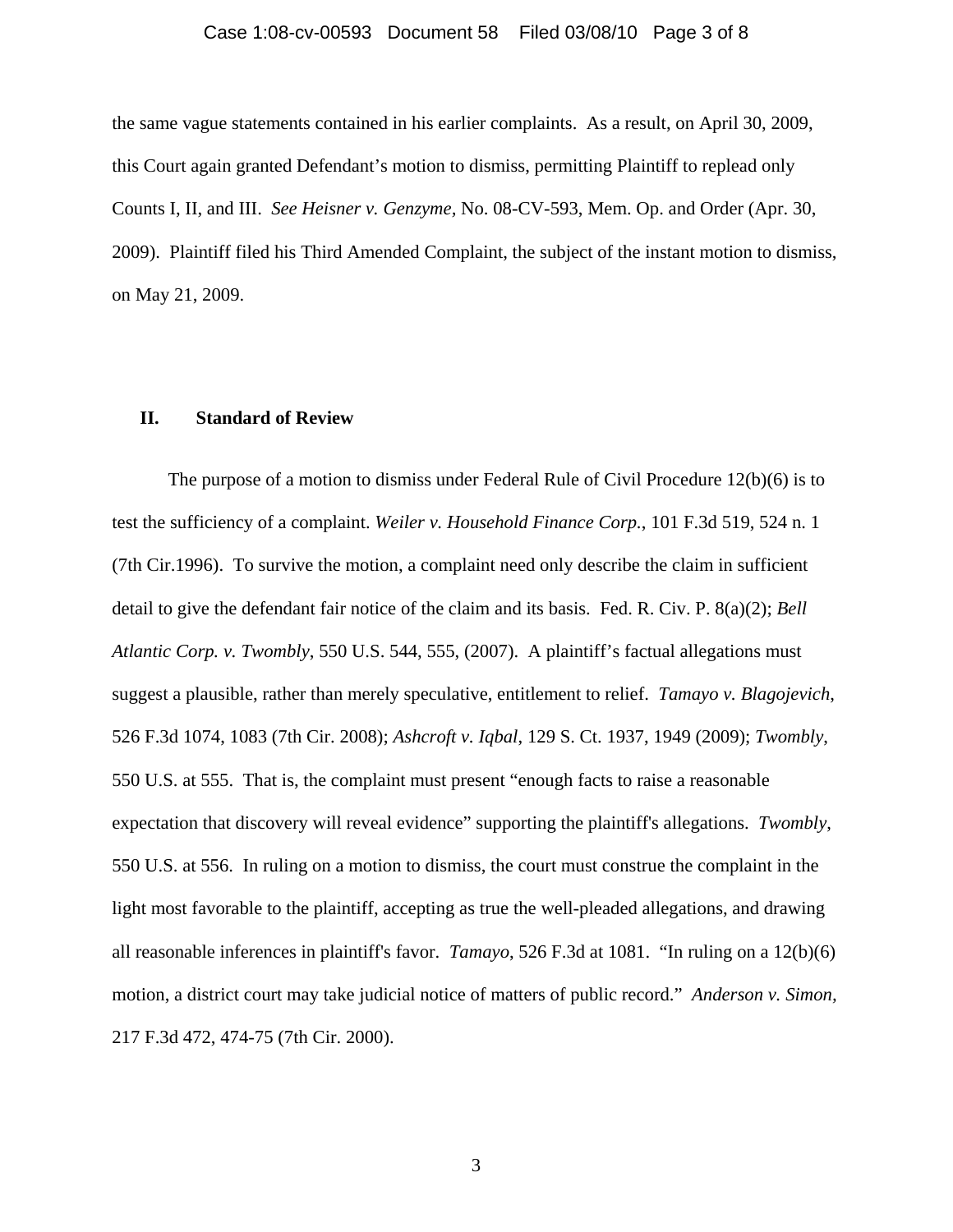## **III. Analysis**

The preemption clause of the Medical Device Amendments ("MDA") to the federal

Food, Drug, and Cosmetic Act ("FDCA") provides:

Except as provided in subsection (b) of this section, no State or political subdivision of a State may establish or continue in effect with respect to a device intended for human use any requirement ---

- (1) which is different from, or in addition to, any requirement applicable under this chapter to the device, and
- (2) which relates to the safety and effectiveness of the device or to any other matter included in a requirement applicable to the device under this chapter.

21 U.S.C. § 360k(a). The MDA therefore preempts any claim alleging requirements different from, or in addition to, federal requirements. *See Riegel v. Medtronic,* 552 U.S. 312, 329-30 (2008); *Mitchell v. Collagen Corp.,* 126 F.3d 902 (7th Cir. 1997). The Supreme Court has clarified that "§ 360k does not prevent a State from providing a damages remedy for claims premised on a violation of FDA regulations; the state duties in such a case 'parallel,' rather than add to, federal requirements."*Riegel*, 552 U.S. at 329-30.

# *A. "Parallel" Claims*

The question confronting the Court is whether any of Plaintiff's claims parallel the MDA. A state requirement is "parallel" to a federal requirement, and thus not expressly preempted, if the requirements are "genuinely equivalent." *McMullen v. Medtronic*, 421 F.3d 482, 489 (7th Cir. 2005). For example, nothing prevents a state from creating a damages cause of action when the federal government has found a manufacturer to be in noncompliance with FDA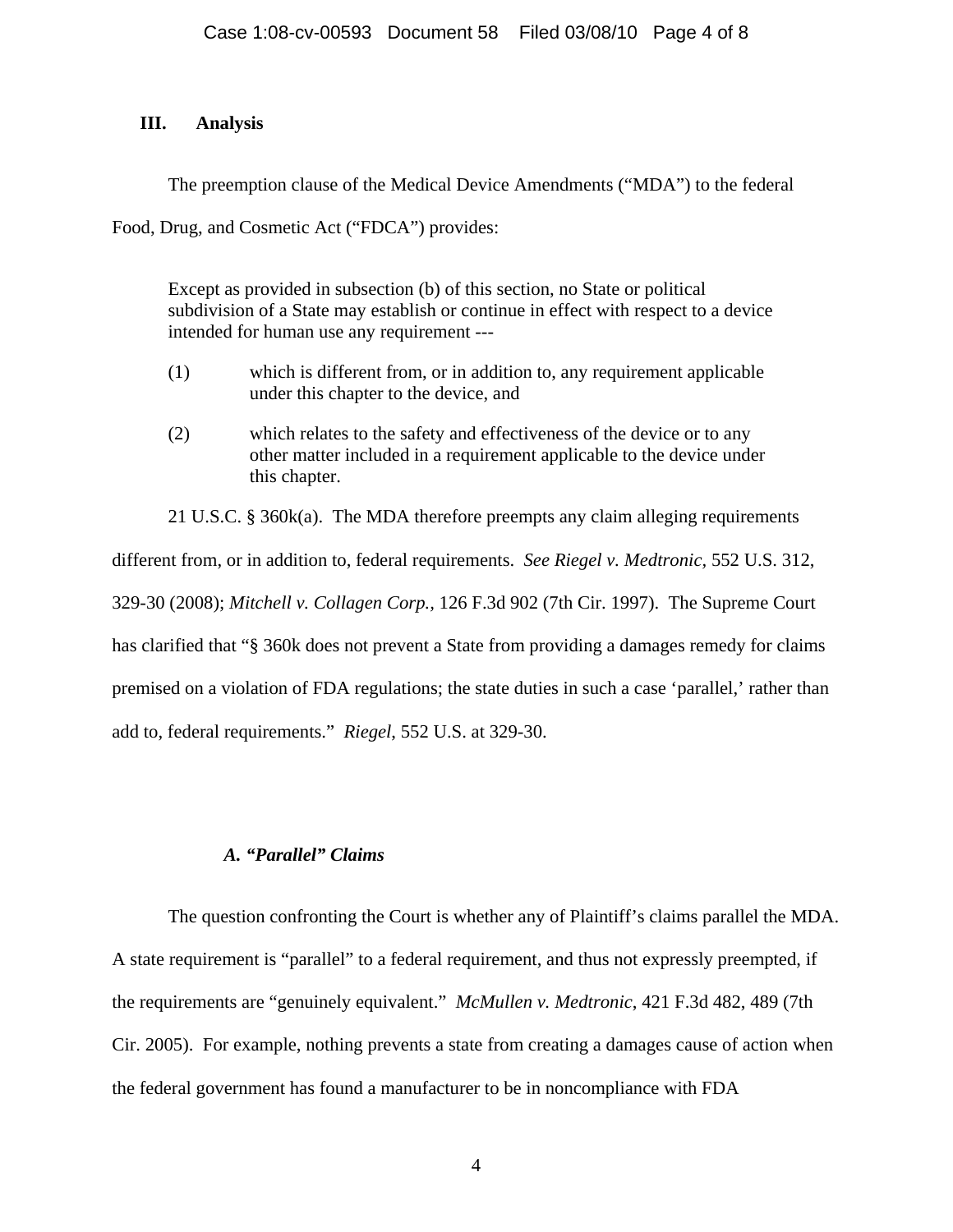#### Case 1:08-cv-00593 Document 58 Filed 03/08/10 Page 5 of 8

requirements. *See Riegel*, 552 U.S. at 330. But state and federal requirements are not equivalent if a manufacturer could be held liable under state law while complying with federal requirements. *See McMullen*, 421 F.3d at 489.

Plaintiff argues that Defendant violated a state common law duty to update Seprafilm's product label upon acquiring information regarding the dangerous nature of devices containing hyaluronic acid.<sup>[1](#page-4-0)</sup> The Third Amended Complaint suggests that this common law requirement "parallels" the federal requirement set forth in the FDA Changes Being Effected ("CBE") regulations. The cited CBE provisions permit a drug manufacturer to implement labeling changes that "add or strengthen a contraindication, warning, precaution, or adverse reaction" during the pendency of a supplemental application with the FDA. *See* 21 C.F.R. § 314.70. However, as Plaintiff concedes in his response brief, the CBE regulations to which his complaint refers only apply to drug products, not medical devices. *Id.* The FDCA defines "drug" and "device" differently. *See* 21 U.S.C. § 321(g)-(h). Plaintiff's failure to plead a relevant statute alone gives this Court sufficient grounds to dismiss all related claims.

Had the Third Amended Complaint correctly identified the pertinent regulation as 21 C.F.R. § 814.39(d)(1-2), as belatedly asserted by Plaintiff in his briefs, this Court would still be obliged to dismiss. 21 C.F.R. § 814.39 permits drug device manufacturers to temporarily amend a label pending FDA approval of the proposed changes. However, the Seventh Circuit has held that "[b]ecause § 814.39 permits, but does not require, a manufacturer to provide interim supplemental warnings pending approval by the FDA, a common-law duty to provide such a

 $\overline{a}$ 

<span id="page-4-0"></span><sup>&</sup>lt;sup>1</sup> In the years preceding Jayne Heisner's death, Defendant allegedly learned that devices containing hyaluronic acid accounted for 96% of all adverse events occurring in Genzyme products. (Pl. Resp. Br. At 8-9; Compl. ¶ 51.) This statistic is drawn from the FDA's Manufacturer and User Facility Device Experience Database ("MAUDE"), which publishes all adverse events reported by Defendant to the FDA. (Compl. ¶ 21.)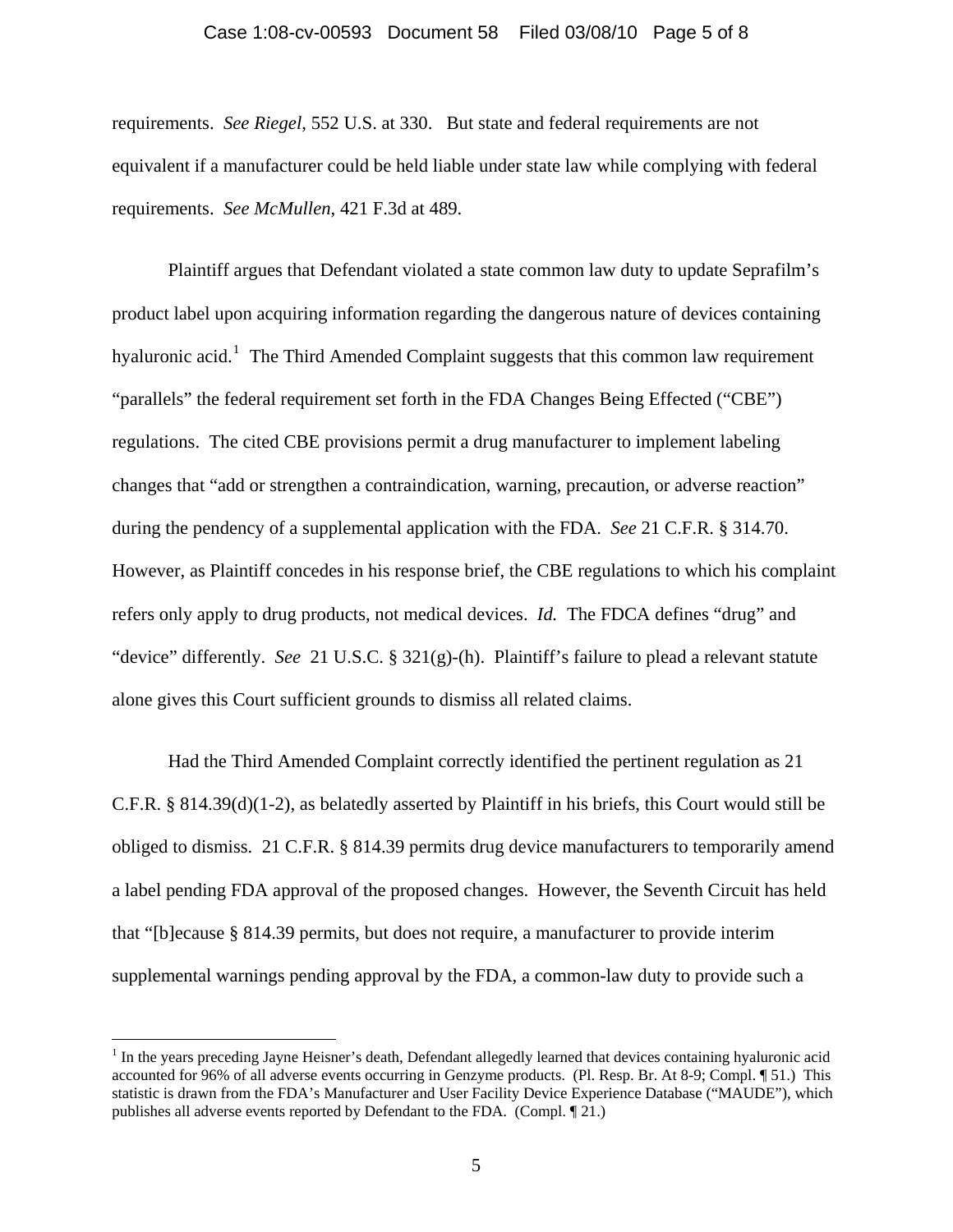warning imposes an additional obligation." *McMullen*, 421 F.3d at 489. In other words, § 814.39 does not impose a duty "genuinely equivalent" to the duty that Plaintiff claims exists under state common law. *See id.* As such, the MDA preempts all negligence and strict liability claims turning on Defendant's failure to provide supplemental warnings. (Compl. ¶¶ 32, 44-47).

## *B. Sufficiency of the Allegations*

To the extent that Plaintiff pleads any claims not preempted by the MDA, his allegations lack the specificity required to put Defendant on notice of the basis of those claims.

The Court first addresses Plaintiff's strict liability claim. To properly plead strict liability, Plaintiff must allege, among other things, that an injury resulted from an unreasonably dangerous condition of a product. *See Mikolajczyk v. Ford Motor Co.*, 901 N.E.2d 329, 335 (Ill. 2008). It is unclear from the pleadings what, precisely, Plaintiff considers to be unreasonably dangerous about Seprafilm. Plaintiff implies that it could be the presence of hyaluronic acid, (Compl. ¶¶ 33-34), Defendant's failure to report adverse events to the FDA, (Compl. ¶¶ 29-31), or the failure to warn users about these adverse events, (Compl. ¶ 32). Insofar as Plaintiff alleges that the presence of hyaluronic acid in Seprafilm is the defect at issue, Plaintiff's claim is preempted. State law cannot impose requirements differing from those of the FDA, and the FDA approved Seprafilm while fully informed of the dangers of hyaluronic acid through pre-market approval testing. *See Riegel*, 552 U.S. at 324-25; (Compl. ¶ 18). If the alleged defect arises from inadequate original or supplemental warnings, such a claim is also preempted for the reasons provided above. Finally, failure to report adverse events to the FDA may violate the FDCA, but does not constitute a product "condition" or defect.

6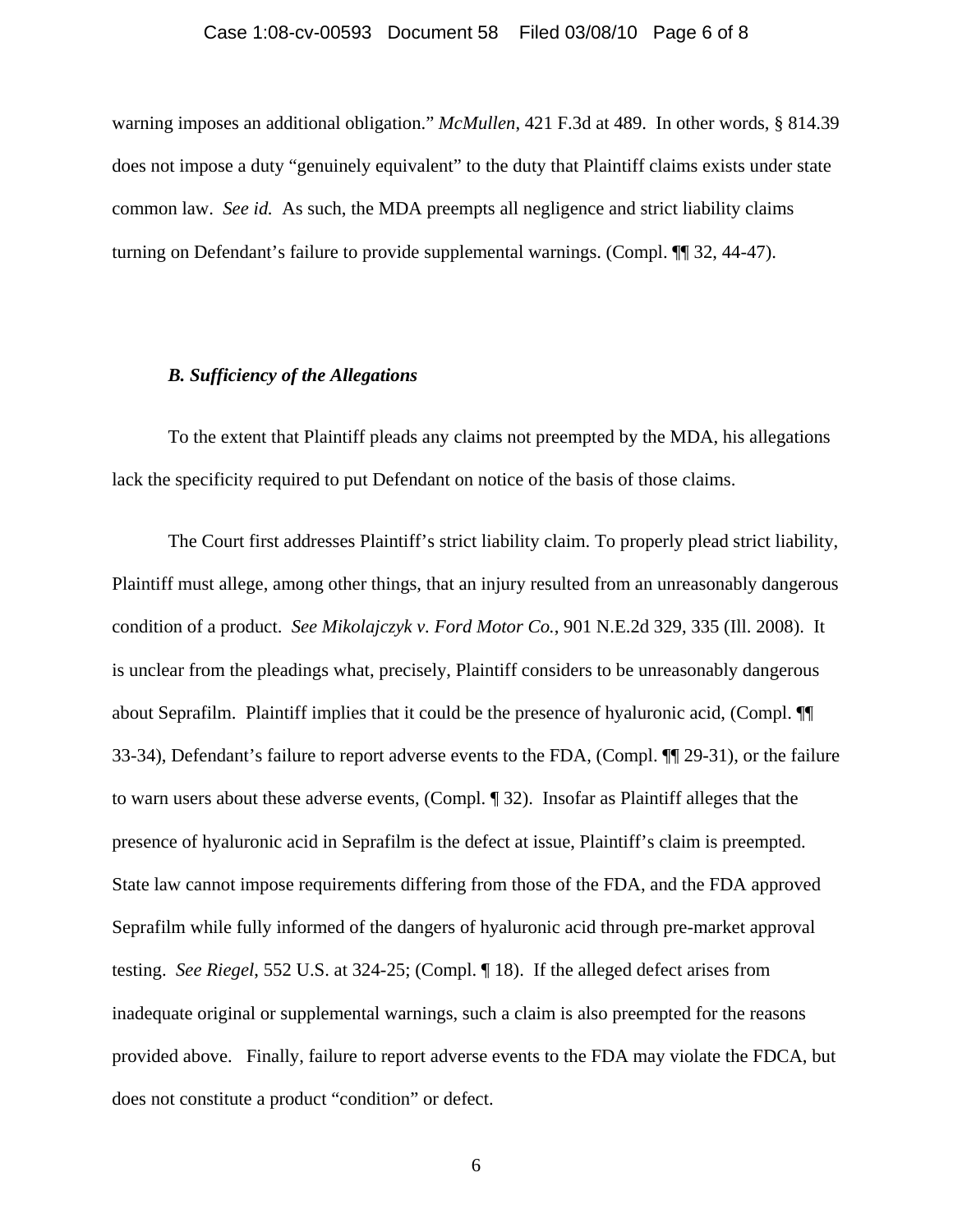### Case 1:08-cv-00593 Document 58 Filed 03/08/10 Page 7 of 8

Meanwhile, the language supporting Plaintiff's negligence claim include the same vague statements rejected by this Court in the earlier complaints. (Compl. ¶¶ 37-39.) To be sure, Plaintiff utilizes more words, but verbosity cannot substitute for factual allegations. *Compare*  (Compl. ¶ 39(L))("[Genzyme] [f]ailed to provide the FDA with satisfactory postapproval reports concerning 'related devices' containing hyaluronic acid."), *with* (Compl. ¶¶ 40-43) ("Genzyme failed to use reasonable care by failing to provide unpublished reports as to "related devices" containing hyaluronic acid, especially in light of concerns over the near statistical significance of adverse events in Seprafilm abdominal trials."). Even with the additional phrases, Plaintiff's allegations are nothing more than the sort of formulaic recitation of elements rejected by the Supreme Court in *Twombly*, 550 U.S. at 555, and *Iqbal*, 129 S.Ct. at 1949-50.

Plaintiff's negligence per se claim suffers from identical deficiencies, producing more verbiage to no avail. The two facts that Plaintiff does allege are lifted from the Second Amended Complaint. (Compl. ¶ 54(D),(G).) As outlined by this Court's April 2009 Memorandum Opinion, these omissions could not have served as the proximate cause of Jayne Heisner's injury because they occurred after her death. *See Kalata v. Anheuser-Busch Cos.,* 581 N.E.2d 656, 661 (Ill. 1991) (plaintiff must show that defendant's statutory violation was the proximate cause of his injury in order to prevail on a negligence per se claim).

In sum, Plaintiff's allegations are insufficient to place Defendant on notice as to the nature of the claims against it. Accordingly, his Third Amended Complaint must be dismissed.